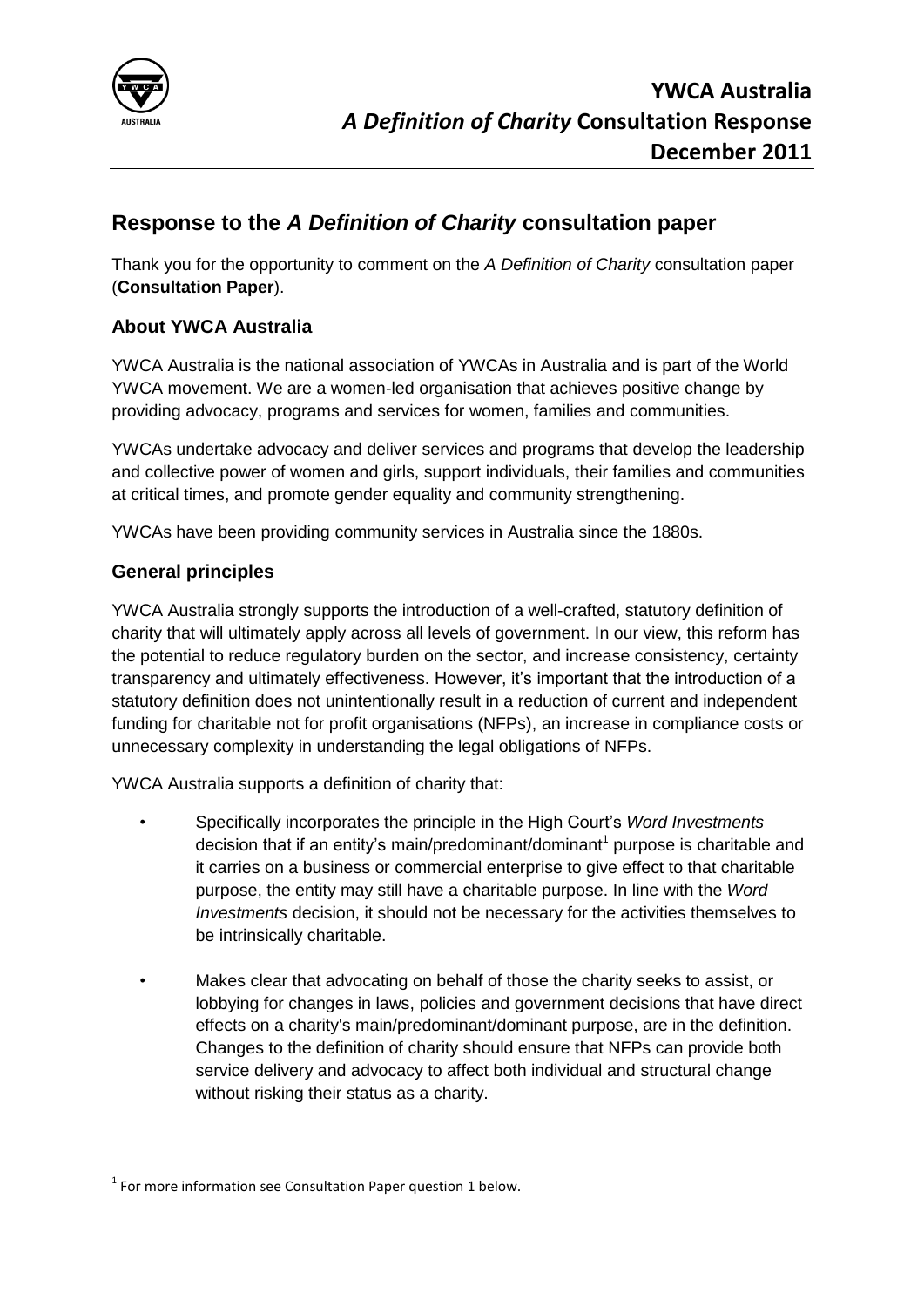- Supports membership participation where appropriate to the organisation.
- Specifically includes the provision of community- based childcare by NFP entities.
- Specifically includes the provision of rental dwellings under the National Rental Affordability Scheme (or similar future schemes) by NFP entities.
- Specifically includes the promotion of gender equality and diversity as a charitable purpose.

## **Consistency with NFP tax concessions reforms**

YWCA Australia is concerned about inconsistency between the proposed definition of charity reforms and the proposed NFP tax concession reforms (which introduce the new language of 'altruistic purposes'). We urge the Australian Government to ensure that both sets of reforms are considered in a holistic way to ensure they are consistent and work together. Inconsistent regimes would create confusion and uncertainty for NFPs, undermining the aims of the Government's NFP reform agenda.

We repeat our call made in our submission on the *Better targeting of not-for-profit tax*  concessions Consultation Paper<sup>2</sup> that any changes to the legal and regulatory framework should ensure that NFPs are able to maintain commercial social enterprises as independent, non-tied sources of surplus income as part of a mixed funding model. We note that by developing independent funding streams, the reliance of NFPs on government and philanthropic funding is reduced and the long term sustainability of charitable community programs and services is enhanced.

## **Consultation paper questions**

Please note that we have not responded to all of the questions in the Consultation Paper.

#### **1. Are there any issues with amending the 2003 definition to replace the 'dominant purpose' requirement with the requirement that a charity have an exclusively charitable purpose?**

YWCA Australia does not support replacing the 'dominant purpose' requirement with the requirement that a charity have an exclusively charitable purpose. Requiring a charity to have an exclusively charitable purpose does not accurately reflect the current common law position which allows a charity to have a non-charitable purpose which is incidental or ancillary. We would support the definition of charity referring to 'main or predominant or dominant' purpose. In our view, the definition of charity should incorporate the position in ATO Taxation Ruling TR 2011/ $4^3$  which states:

*Charitable purpose*

1

*26. An institution is charitable if*

<sup>2</sup> Available at http://ywca.org.au/advocacy/our-policy-work

 $3$  ATO Taxation Ruling TR 2011/4, paragraphs 26 to 29,

http://law.ato.gov.au/atolaw/view.htm?locid=%27TXR/TR20114/NAT/ATO/fp22%27&PiT=99991231235958#f p22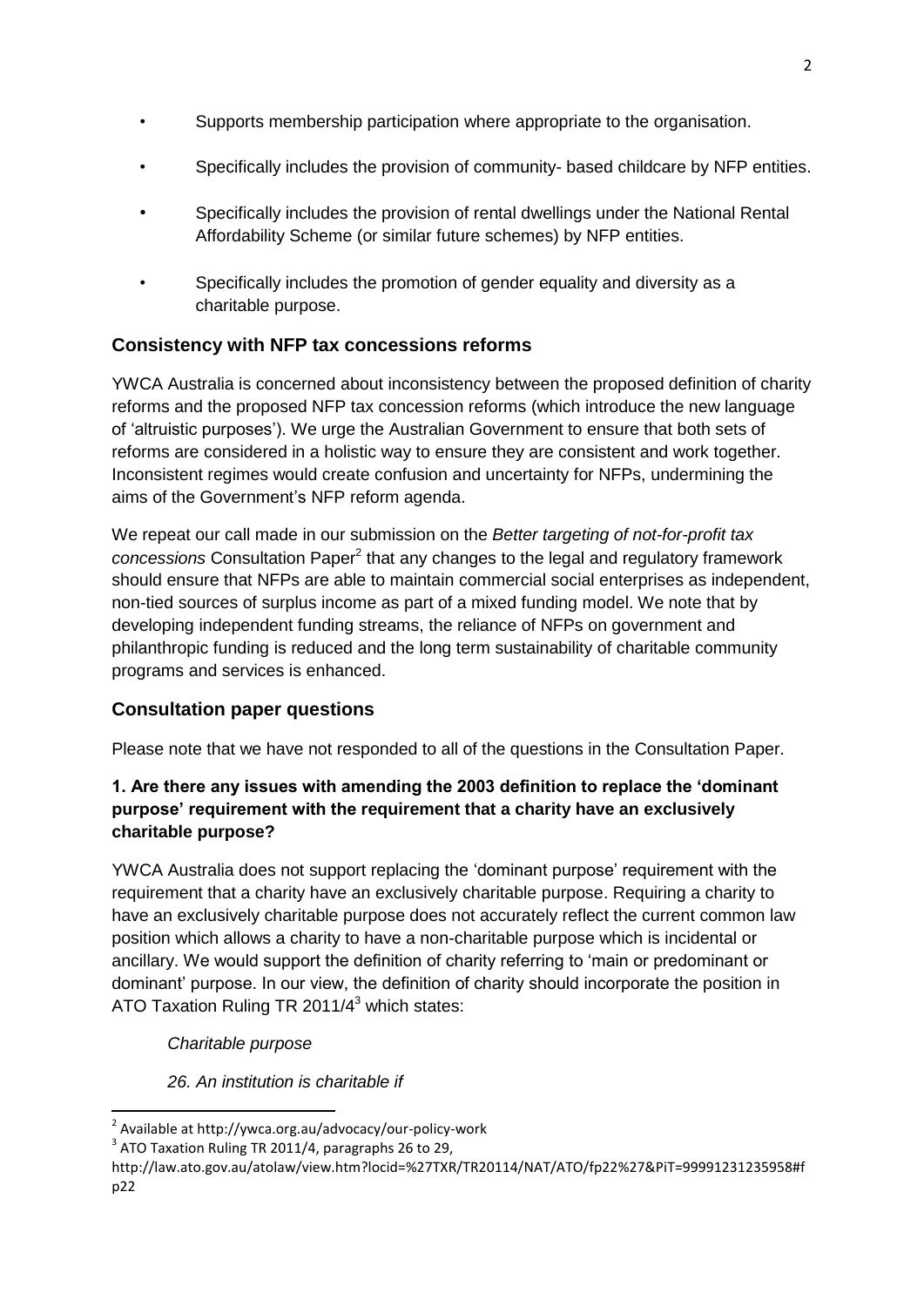- *its only, or its 'main or predominant or dominant' purpose is charitable in the technical legal meaning and*
- *it was established and is maintained for that charitable purpose.*

*In this Ruling, we typically refer to the required purpose as the 'sole purpose' of the institution because a charitable institution cannot have an independent non-charitable purpose (regardless of how minor that independent non-charitable purpose may be).*

*'Main or predominant or dominant' purpose*

*27. A purpose is the 'main or predominant or dominant' purpose of an institution if any other purpose the institution has is no more than incidental or ancillary to that purpose.*

#### *'Incidental or ancillary' purpose*

*28. A purpose is incidental or ancillary to a charitable purpose if it tends to assist, or naturally goes with, the achievement of the charitable purpose. It does not mean a purpose that is minor in quantitative terms.*

#### *Independent purpose*

*29. A purpose is independent rather than incidental or ancillary if it is an end in itself, or of substance in its own right or is not intended to further a charitable purpose.*

#### **2. Does the decision by the New South Wales Administrative Tribunal provide sufficient clarification on the circumstances when a peak body can be a charity or is further clarification required?**

The New South Wales Administrative Tribunal decision appears to provide sufficient clarity about the circumstances when a peak body can be a charity. YWCA Australia supports the principle in the Administrative Tribunal decision that it is the degree of integration and commonality of purpose with its members that determines the charitable status of a peak body. Incorporating the Administrative Tribunal decision in the statutory definition of charity so that it couldn't be overturned would enhance certainty for peak bodies.

#### **3. Are any changes required to the Charities Bill 2003 to clarify the meaning of 'public' or 'sufficient section of the general community'?**

Australia is a large and diverse country and the community sector needs to be able to respond effectively to a wide range of needs in urban, rural, regional and remote communities. In our view, it is important that small groups of people, such as people living in rural and remote communities and people with rare medical conditions, may have charities catering to their specific needs. Anything less would be discriminatory treatment. YWCA Australia supports the Board of Taxation's recommendations in its review of the Charities Bill 2003 that 'sufficient section of the general community' be defined as one which is **not 'numerically negligible' compared with the size of that part of the community to whom the purpose would be relevant**.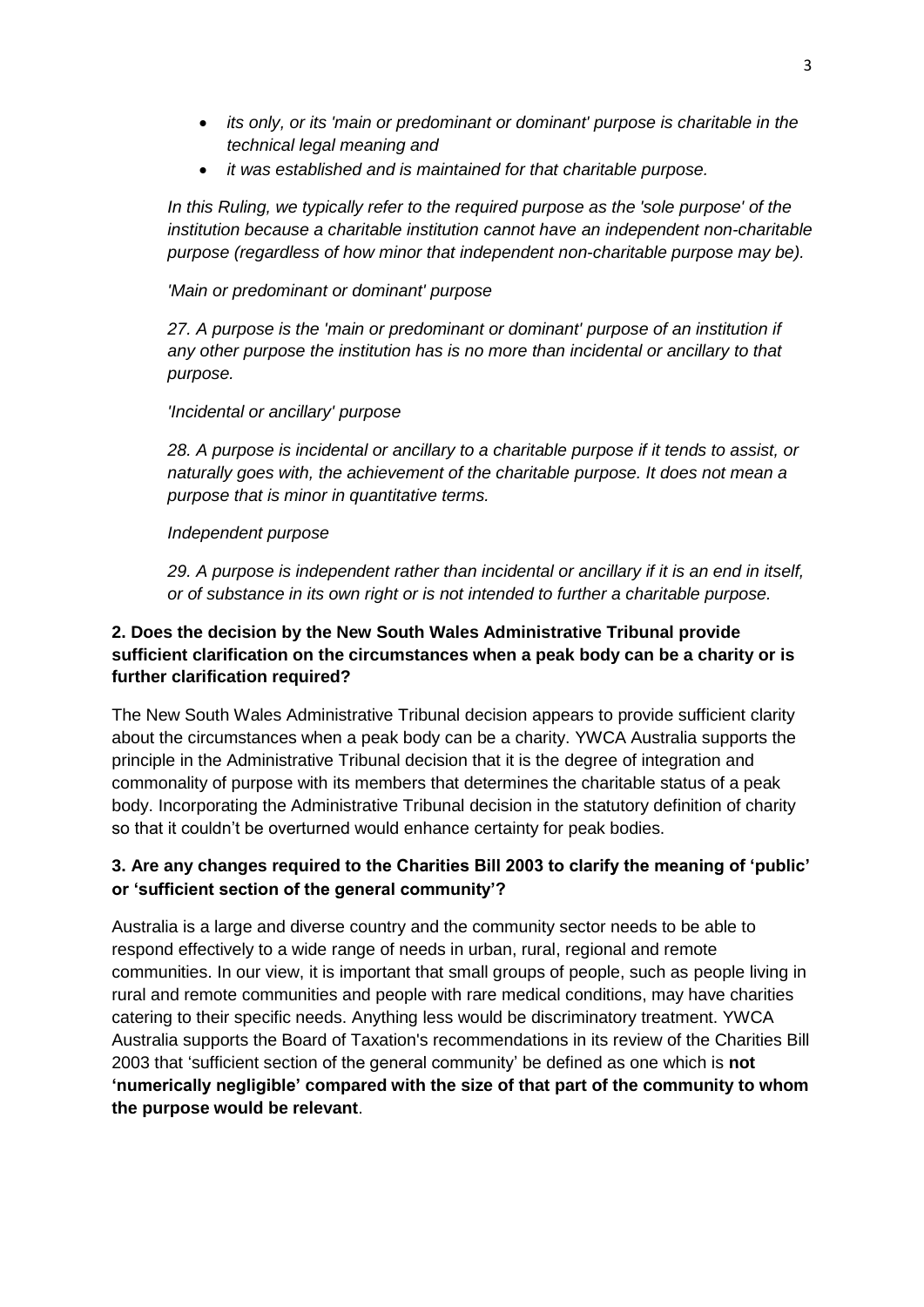'Example 2 - Purposes beneficial to the community' in TR 2011/D2<sup>4</sup> illustrates well how a charity that targets a small group in the community can nevertheless be 'for the public benefit'. The example is also extremely relevant to the work of YWCA Australia, which seeks to promote gender equality. Example 2 states:

*Women Engineers is a not for profit organisation with objects that provide for the development, advancement and promotion of females in various fields of engineering. The organisation also seeks to address the disadvantages experienced by females in engineering. Whilst membership of the organisation is limited to tertiary qualified female engineers, the purpose of advancing females in engineering is a purpose that is beneficial to the community as it is aligned to current social norms aimed at eliminating gender discrimination (as evidenced by anti-discrimination legislation) and is charitable in its technical legal sense .* 

#### **4. Are changes to the Charities Bill 2003 necessary to ensure beneficiaries with family ties (such as native title holders) can receive benefits from charities?**

YWCA Australia supports appropriate modifications being made to enable native title holders to receive benefits from charities.

**5. Could the term 'for the public benefit' be further clarified, for example, by including additional principles outlined in ruling TR 2011/D2 or as contained in the Scottish, Ireland and Northern Ireland definitions or in the guidance material of the Charities Commission of England and Wales?** 

#### **6. Would the approach taken by England and Wales of relying on the common law and providing guidance on the meaning of public benefit, be preferable on the grounds it provides greater flexibility?**

YWCA Australia recognises that ideas about what is for the public benefit can change over time. YWCA Australia supports a definition of charity that is flexible and able to respond to changing economic and social contexts. We support the statement expressed in TR 2011/D2 that:

*The notion of what is beneficial to the public is not limited to a closed or historical list. As needs are satisfied, new needs arise or community views change, what constitutes a purpose that is beneficial to the community can change as well".<sup>5</sup>*

However, flexibility needs to be balanced with clarity and certainty for the sector. We consider that the definition or explanatory material could provide guidance along the lines of that provided in ruling TR 2011/D2, which is more appropriate than the huge volume of guidance material provided by the Charities Commission of England and Wales.

**.** 

<sup>4</sup> Draft Taxation Ruling TR 2011/D2, Income tax and fringe benefits tax: charities, paragraph 74, available at <http://law.ato.gov.au/atolaw/view.htm?docid=%22DTR%2FTR2011D2%2FNAT%2FATO%2F00001%22>

<sup>&</sup>lt;sup>5</sup> Draft Taxation Ruling TR 2011/D2, paragraph 18.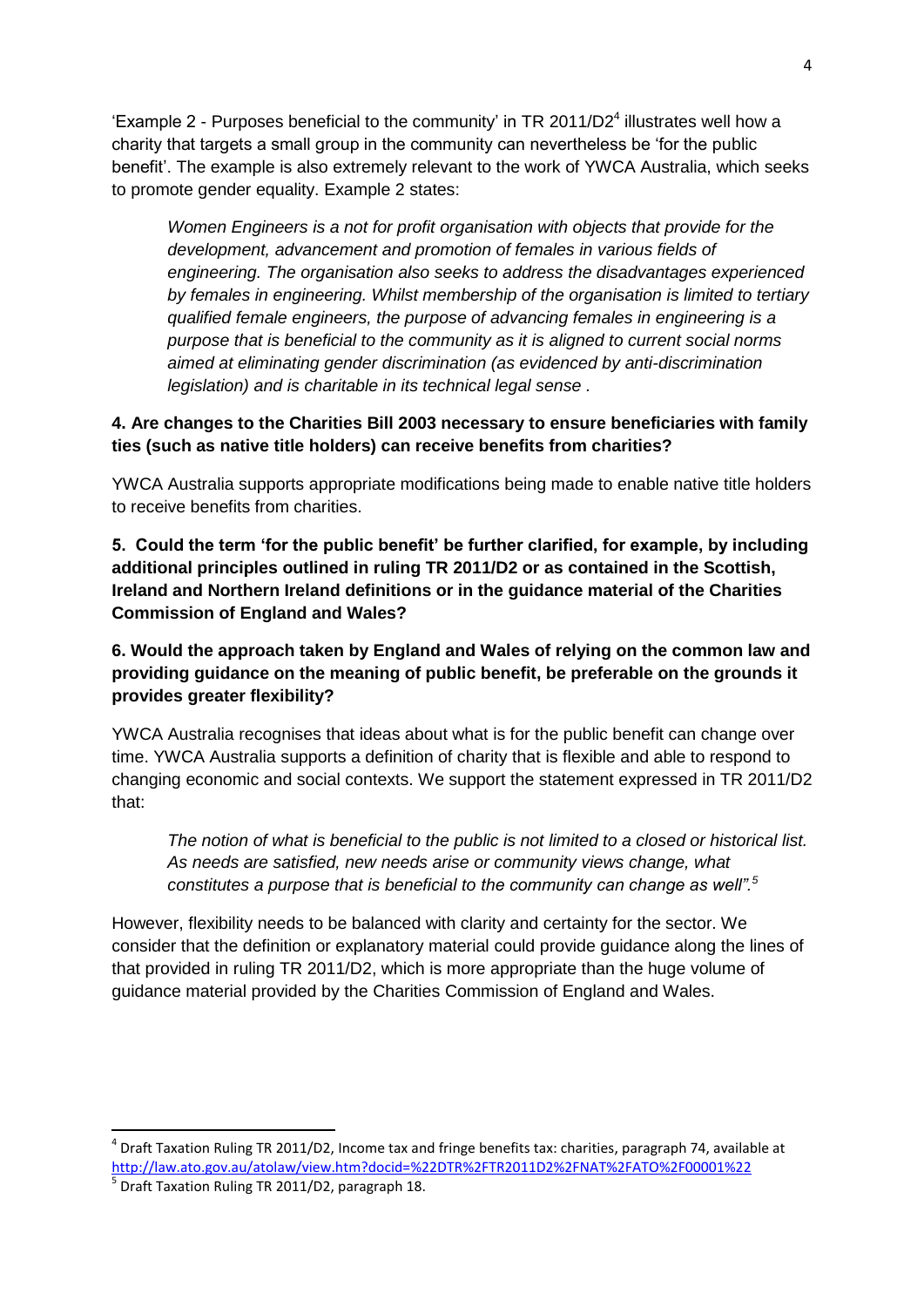#### **7. What are the issues with requiring an existing charity or an entity seeking approval as a charity to demonstrate they are for the public benefit?**

Requiring an existing charity to demonstrate they are for the public benefit would impose a considerable compliance burden and costs with little gain, particularly where the charity has been providing community services for the public benefit for a long time. Compliance costs would be exacerbated where the public benefits provided are difficult to quantify. Nevertheless, it would be appropriate for new entities seeking approval as a charity to demonstrate they are for the public benefit.

#### **10. Are there any issues with the requirement that the activities of a charity be in furtherance or in aid of its charitable purpose?**

Again, we are concerned about the implications for charitable organisations that accumulate surplus funds that will ultimately be applied to the organisation's charitable purposes. The accounting measure of 'profits' can be misleading and the definition of charity should ensure that surplus funds/profits can be directed back to a charity's business or commercial enterprises to maintain the assets without jeopardising the charitable status of the organisation.

#### **11. Should the role of activities in determining an entity's status as a charity be further clarified in the definition?**

In our view, the definition of charity should focus primarily on the **purposes** of an organisation when defining whether an organisation is a charity of not. Applying an activities test could impact on a charity's ability to manage its financial affairs responsibly by discouraging appropriate investment/reinvestment by the charity. We repeat the view raised in our submission on the *Better targeting of not-for-profit tax concessions* Consultation Paper that where profits of any activity are used in support of the organisation's charitable purpose, the activity should be treated as a related activity. The nature of activities carried on by an entity endorsed as a charity should not impact on the entity's status as a charity.

#### **12. Are there any issues with the suggested changes to the Charities Bill 2003 as outlined above to allow charities to engage in political activities?**

YWCA Australia supports a charity definition that specifically allows the charity to advocate on behalf of those the charity seeks to assist, or lobby for changes in laws, policies and government decisions that have direct effects on a charity's dominant purpose.

We support changing the 2003 definition to reflect the High Courts' *Aid/Watch* decision by:

- altering the 2003 definition to remove from disqualifying activities, activities which are attempting to change the law or government policy (paragraph c of 2003 definition). This would mean that charities would be able to engage in 'political activities', as long as those activities are in furtherance and in aid of their charitable purpose.
- altering the 2003 definition to specify the meaning of political activities which is essentially activities that seek to change the law or government policy, or decisions of governmental authorities.